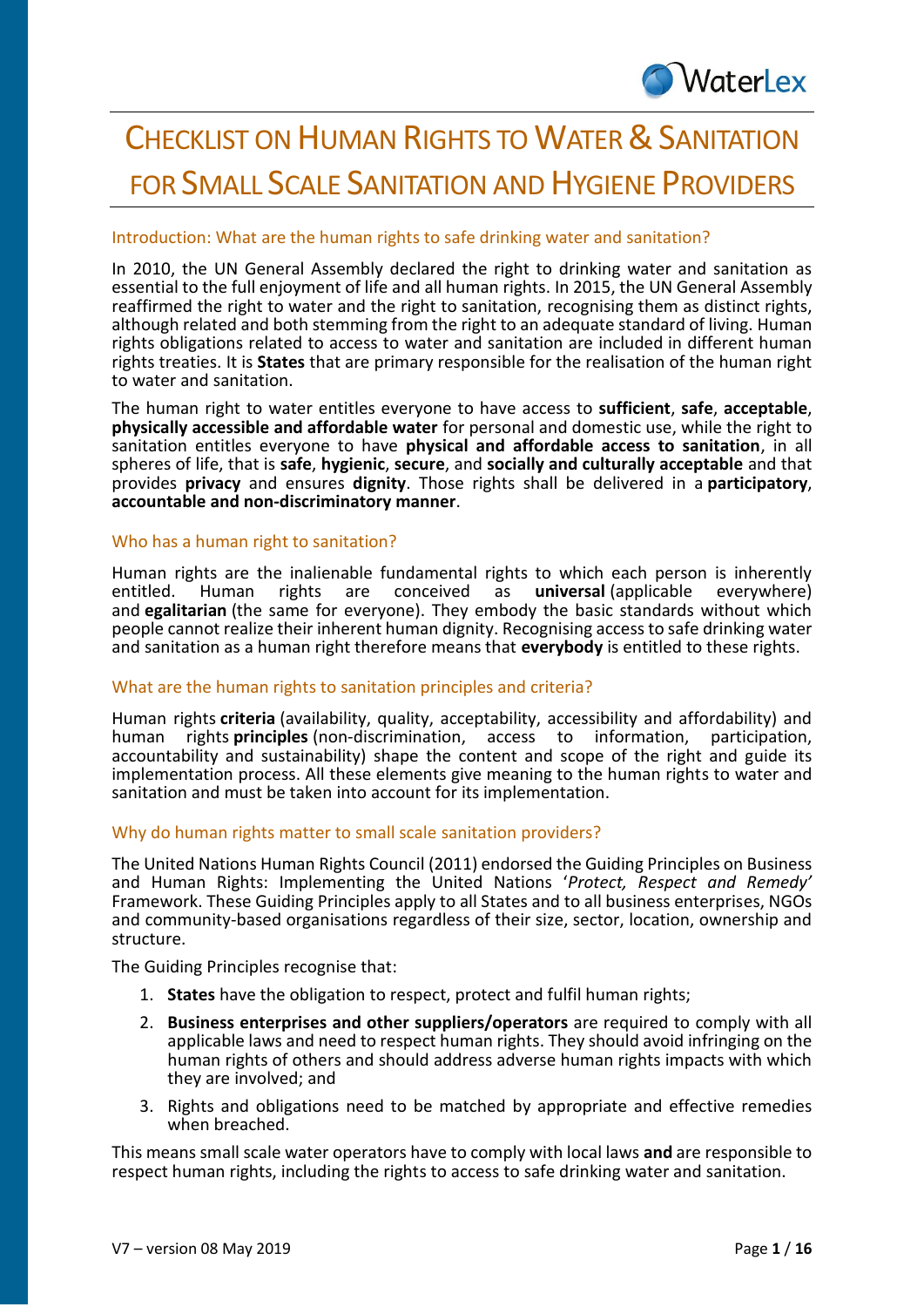

#### Responsibilities of non-State service providers

Non-State actors must **comply with the laws and regulations** of the country in terms of a general legal obligation: they have a basic responsibility to **respect** human rights. The distinctive responsibilities of companies in relation to human rights are summarised under the concept of 'due diligence.' Companies are required to exercise due diligence in relation to human rights while operating. **'**This concept describes the steps a company must take to become aware of, prevent and address adverse human rights impacts'<sup>1</sup> .

#### Private enterprises in the sanitation and hygiene sector

Private enterprises in this sector will need to comply with the due diligence framework. At the same time, the provision of water and sanitation services is characterised by a special feature: the services relate directly to the fulfilment of human rights. Thus, while private enterprises may contribute to the realisation of the rights to water and sanitation, the activities of services providers may also potentially result in abuses of the rights to water and sanitation. The following special challenges have been identified considering the human rights-based approach in the sanitation sector<sup>2</sup>:

- o Guaranteeing transparent and democratic decision-making
- $\circ$  Addressing power asymmetries in the bidding and negotiation process
- o Reaching the poorest and the most marginalised
- o Ensuring affordable services
- o Avoiding disconnections in case of inability to pay
- o Ensuring the quality of services
- o Ensuring monitoring and follow up
- o Ensuring an effective complaint mechanism
- o Addressing corruption

#### Objective of this checklist

The objective of this checklist is to provide a **self-assessment tool** based on human rights for informal providers or entrepreneurs delivering services in the sanitation and hygiene sectors (waste collection trucks, sanitation waste treatment, menstrual hygiene product disposal, collection and treatment, maintenance services, household waste collection services and treatment, and others). This checklist aims to assist these entrepreneurs to carry out their business activity in compliance with human rights.

By encouraging water suppliers to comply with the human rights to water and sanitation, their positive impact improves, including an increase of their economic and political power (integration in larger development frameworks, possibility to partner with larger institutions, and other benefits). It also provides social businesses with a tool to measure impact.

*IMPORTANT NOTICE: this document is a self-assessment for notice only and does not engage its authors in any kind of liability. It has been designed for small scale organisations acting in the field of access to sanitation and hygiene. Meeting the criteria does not replace a full human rights due diligence process, but only introduces a human rights-based approach to thinking. For a process including a full human rights due diligence process, or for further information, please contact WaterLex.*

 $\overline{a}$ 

<sup>&</sup>lt;sup>1</sup> Protect, Respect and Remedy: a Framework for Business and Human Rights Report of the Special Representative of the Secretary-General on the issue of human rights and transnational corporations and other business enterprises, John Ruggie A/HRC/8/5.

<sup>&</sup>lt;sup>2</sup> Report of the independent expert on the issue of human rights obligations related to access to safe drinking water and sanitation, Catarina de Albuquerque A/HRC/15/31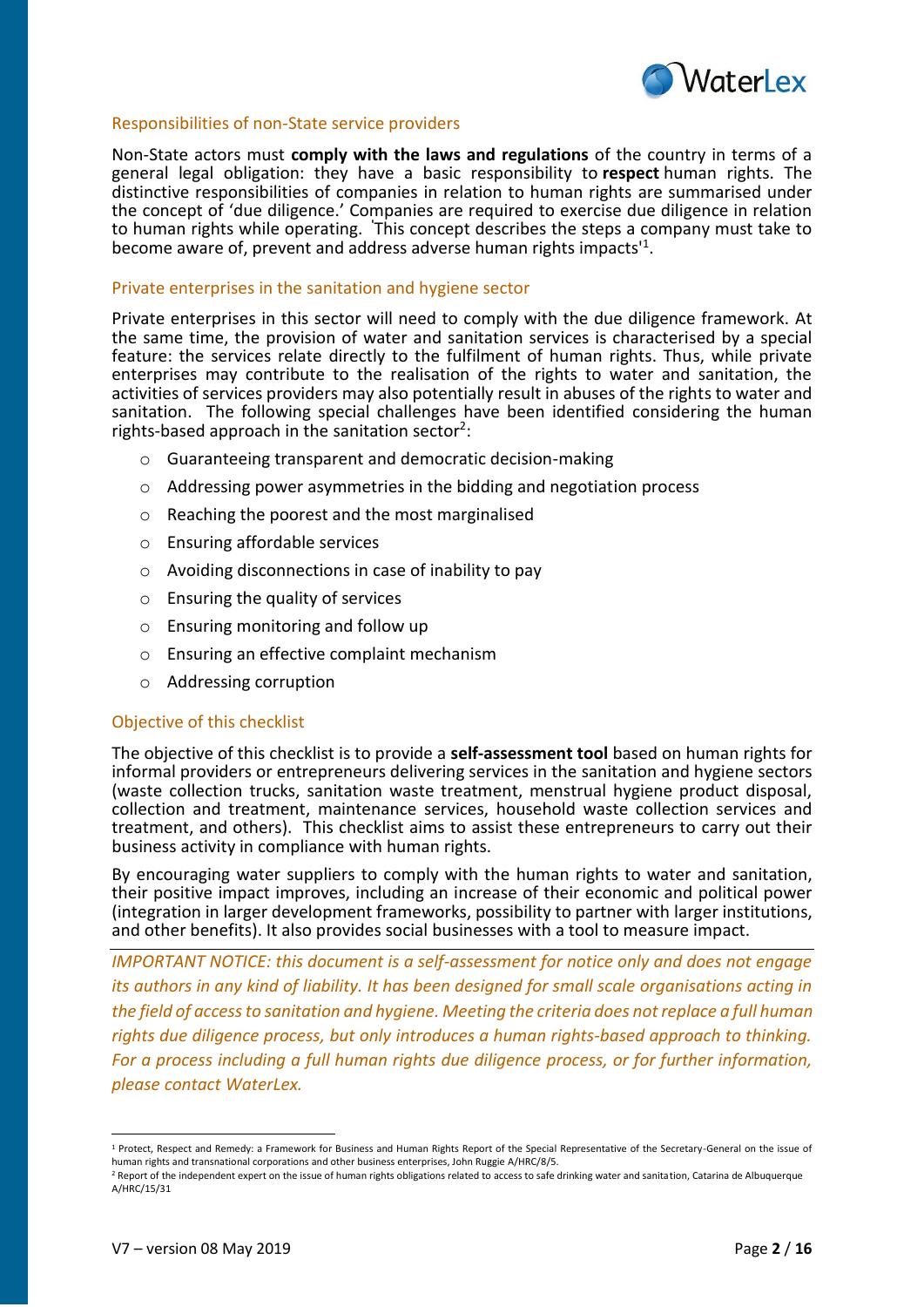

# OPERATION OF SERVICES

| <b>HUMAN RIGHT PRINCIPLES /</b><br><b>CRITERIA</b>                                                                                                                                                                                                                | <b>CHECKLIST FOR SMALL SCALE SANITATION</b><br><b>ENTREPRENEUR</b>                                                                                                                                                                    |
|-------------------------------------------------------------------------------------------------------------------------------------------------------------------------------------------------------------------------------------------------------------------|---------------------------------------------------------------------------------------------------------------------------------------------------------------------------------------------------------------------------------------|
| <b>AVAILABILITY</b>                                                                                                                                                                                                                                               | Do I have a strategy to respond to<br>sanitation emergencies?<br>$\Box$ Yes<br>What is it?<br>$\Box$ No                                                                                                                               |
| facilities<br>Sanitation<br>only<br>are<br>considered to be safely managed if<br>they are available to each household,<br>and not shared with other families.<br>(as defined by the targets outlined in<br>SDG <sup>3</sup> 6.2 and the JMP Sanitation<br>ladder) | $\Box$ Yes<br>Do my facilities have regular operating<br>hours?<br>$\Box$ No                                                                                                                                                          |
|                                                                                                                                                                                                                                                                   | $\Box$ Yes<br>Am I aware of any inadequacies in the<br>sanitation services for my clients?<br>$\Box$ No                                                                                                                               |
|                                                                                                                                                                                                                                                                   | $\Box$ Yes<br>yes, is there a governmental<br>Ιf<br>$\Box$ No<br>mechanism by which the issue may be<br>raised?                                                                                                                       |
| <b>EXAMPLES AND ADVICE FOR</b><br><b>IMPROVEMENT IN</b><br><b>IMPLEMENTATION</b>                                                                                                                                                                                  | Check if you meet the requirements of your<br>$\bullet$<br>country's national regulations<br>Have the same opening hours every day to<br>$\bullet$<br>allow for continuous service and inform<br>clients about regular opening hours. |
|                                                                                                                                                                                                                                                                   | Have partnerships with local authorities,<br>local NGOs and other providers.                                                                                                                                                          |
|                                                                                                                                                                                                                                                                   | If there are insufficient services to meet<br>client needs:                                                                                                                                                                           |
|                                                                                                                                                                                                                                                                   | advise authorities<br>$\circ$                                                                                                                                                                                                         |
|                                                                                                                                                                                                                                                                   | explore<br>opportunities<br>to<br>improve<br>$\circ$<br>supply.                                                                                                                                                                       |

**.** 

<sup>3</sup> Sustainable Development Goal 6.2 on sanitation in the Agenda 2030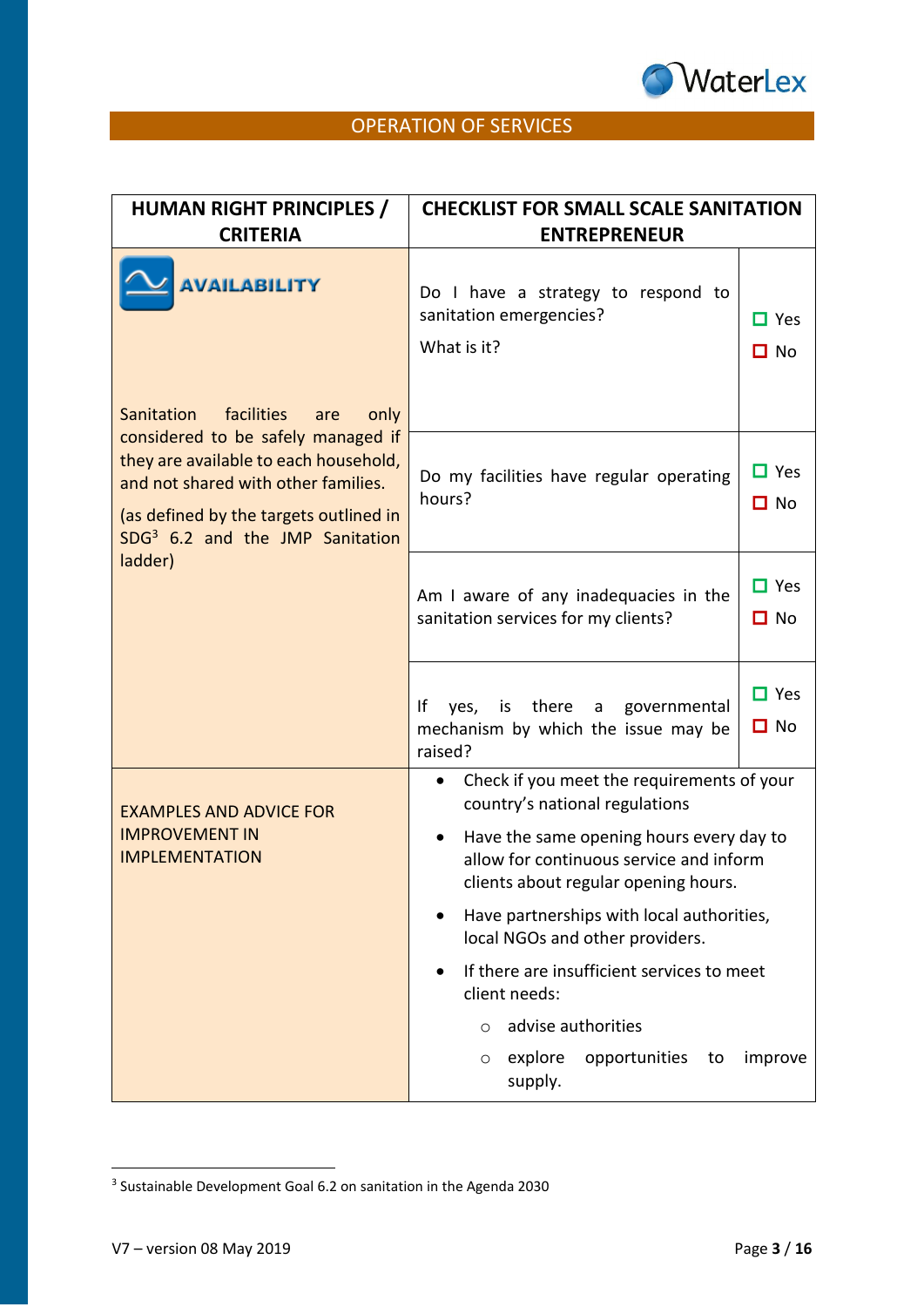

| <b>QUALITY</b><br>Sanitation and hygiene facilities must                                                                                                                                       | Do I carry out quality control within my<br>company to ensure that the services<br>delivered by my business meet national<br>quality<br>standards<br>and<br>national<br>legislation? | $\Box$ Yes<br>$\Box$ No                            |
|------------------------------------------------------------------------------------------------------------------------------------------------------------------------------------------------|--------------------------------------------------------------------------------------------------------------------------------------------------------------------------------------|----------------------------------------------------|
| be safe to use and prevent contact<br>people<br>and<br>human<br>between<br>sanitation and waste products and<br>excreta.<br>Sanitation treatment should be<br>treated and disposed in situ; or | Are the staff able to conduct quality<br>checks?<br>And if so, do I provide regular training to<br>staff so that they know how to ensure<br>quality?                                 | $\Box$ Yes<br>$\Box$ No<br>$\Box$ Yes<br>$\Box$ No |
| Stored temporarily and then<br>emptied and transported to<br>treatment off site; or                                                                                                            | Is the service that I am providing to my<br>clients checked on a regular basis to make<br>sure that it is meeting quality standards?                                                 | $\Box$ Yes<br>$\Box$ No                            |
| Transported through a sewer with<br>wastewater and treated off site.                                                                                                                           | Is the waste water product periodically<br>by a qualified independent<br>tested<br>laboratory or expert before it is released?                                                       | $\Box$ Yes<br>$\Box$ No                            |
|                                                                                                                                                                                                | Does my business have a modern and<br>efficient maintenance system?                                                                                                                  | $\Box$ Yes<br>$\Box$ No                            |
|                                                                                                                                                                                                | Does my business have a monitoring<br>mechanism in place to rapidly detect<br>leaks, contact of excreta with people, or<br>contamination of water supplies?                          | $\Box$ Yes<br>$\Box$ No                            |
|                                                                                                                                                                                                | Does my business have a mechanism in<br>place to swiftly react to contamination?                                                                                                     | $\Box$ Yes<br>$\Box$ No                            |
|                                                                                                                                                                                                | Does my business treat waste water<br>before its disposal to make it safe?                                                                                                           | $\Box$ Yes<br>$\Box$ No                            |
|                                                                                                                                                                                                | Is my business certified on a recognised<br>standard for the quality of the water I am<br>delivering?                                                                                | $\Box$ Yes<br>$\Box$ No                            |
|                                                                                                                                                                                                | Is my business registered with the local<br>authorities in charge of waste water or<br>sanitation management (e.g. ministry,<br>municipality, etc.)?                                 | $\Box$ Yes<br>$\Box$ No                            |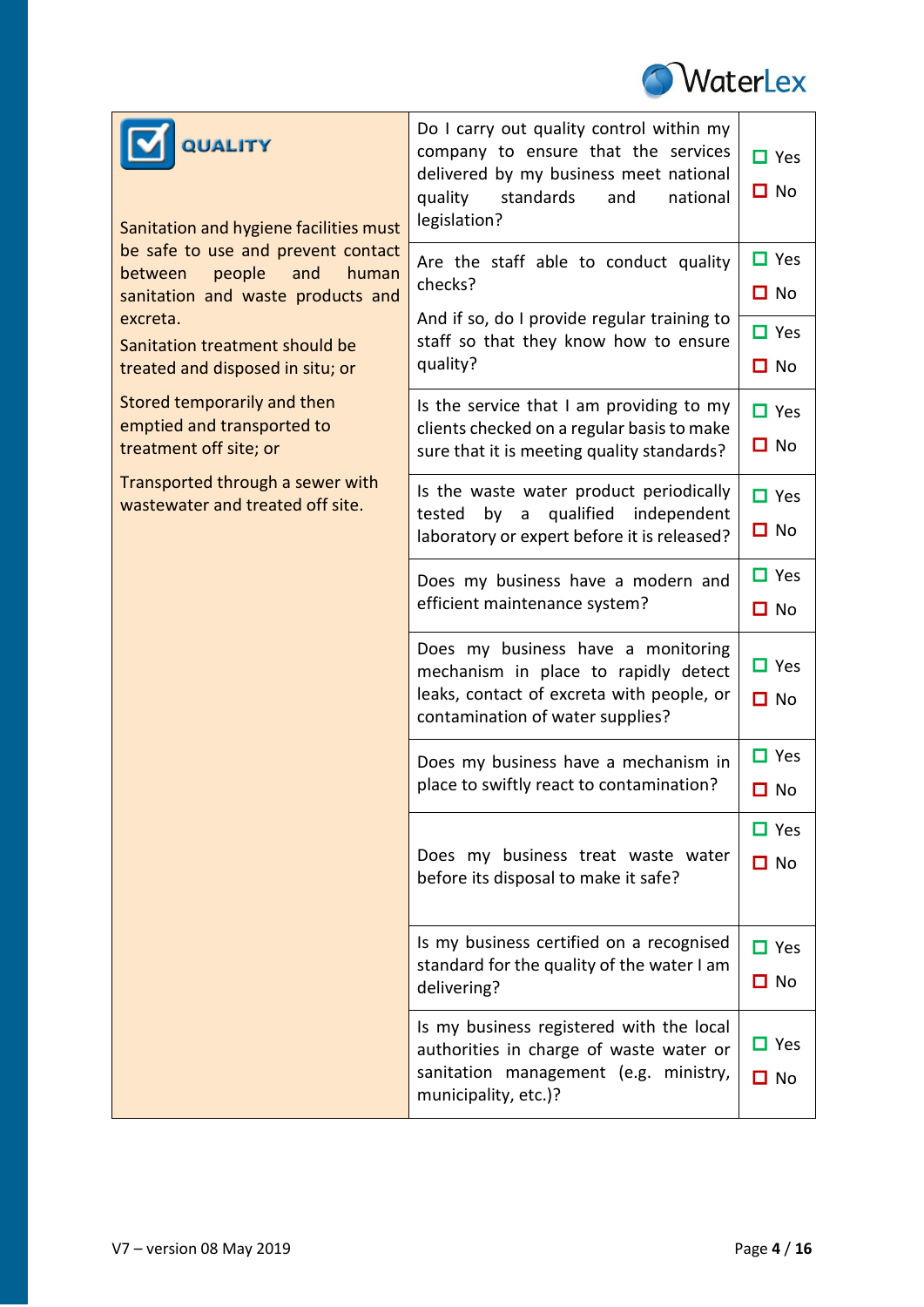

| <b>EXAMPLES AND ADVICE FOR</b><br><b>IMPROVEMENT IN</b><br><b>IMPLEMENTATION</b> | You are responsible at all times for the safety of<br>the waste that you handle. The best way to<br>achieve quality and safety is a combination of<br>operating practice,<br>good<br>preventive<br>maintenance, independent surveillance and<br>quality control. Make sure the waste is kept<br>separate and treated to avoid polluting other<br>water bodies. |
|----------------------------------------------------------------------------------|----------------------------------------------------------------------------------------------------------------------------------------------------------------------------------------------------------------------------------------------------------------------------------------------------------------------------------------------------------------|
|                                                                                  | Make sure that equipment used for storage and<br>delivery is always clean and prevents contact<br>with people and excreta. Wash the containers<br>thoroughly on a regular basis.                                                                                                                                                                               |
|                                                                                  | Train your staff regularly on quality checking and<br>results<br>regularly<br>with<br>compare<br>your<br>international standards.                                                                                                                                                                                                                              |
|                                                                                  | Contact qualified, independent laboratories for<br>quality testing.                                                                                                                                                                                                                                                                                            |
|                                                                                  | If possible or required by the applicable law,<br>register your business with the competent local<br>authority and share data and information.                                                                                                                                                                                                                 |

| <b>ACCEPTABILITY</b>                                                                                                                                                                       | Is the service I am providing well<br>accepted by my clients (type of facility,<br>location, gender-separate, etc.)?                                                                                                | $\Box$ Yes<br>$\Box$ No       |
|--------------------------------------------------------------------------------------------------------------------------------------------------------------------------------------------|---------------------------------------------------------------------------------------------------------------------------------------------------------------------------------------------------------------------|-------------------------------|
| Sanitation facilities and services<br>must be culturally and socially<br>acceptable.                                                                                                       | Do I enable feedback from clients as to<br>their satisfaction with the type and<br>standard of the service and<br>maintenance?                                                                                      | $\square$ Yes<br>$\square$ No |
| Sanitation and hygiene facilities must<br>meet social or cultural norms from a<br>user's perspective, for example, the<br>privacy of sanitation facilities, the<br>design of the facility. | Do I discuss options and opportunities<br>with local communities to make the<br>business well accepted and integrated?                                                                                              | Yes<br>□ No                   |
| <b>EXAMPLES AND ADVICE FOR</b><br><b>IMPROVEMENT IN</b><br><b>IMPLEMENTATION</b>                                                                                                           | Ask your clients and other community<br>members to explore what is acceptable to<br>them.<br>Try different treatment systems to see which is<br>preferred.<br>Have participatory discussions with the<br>community. |                               |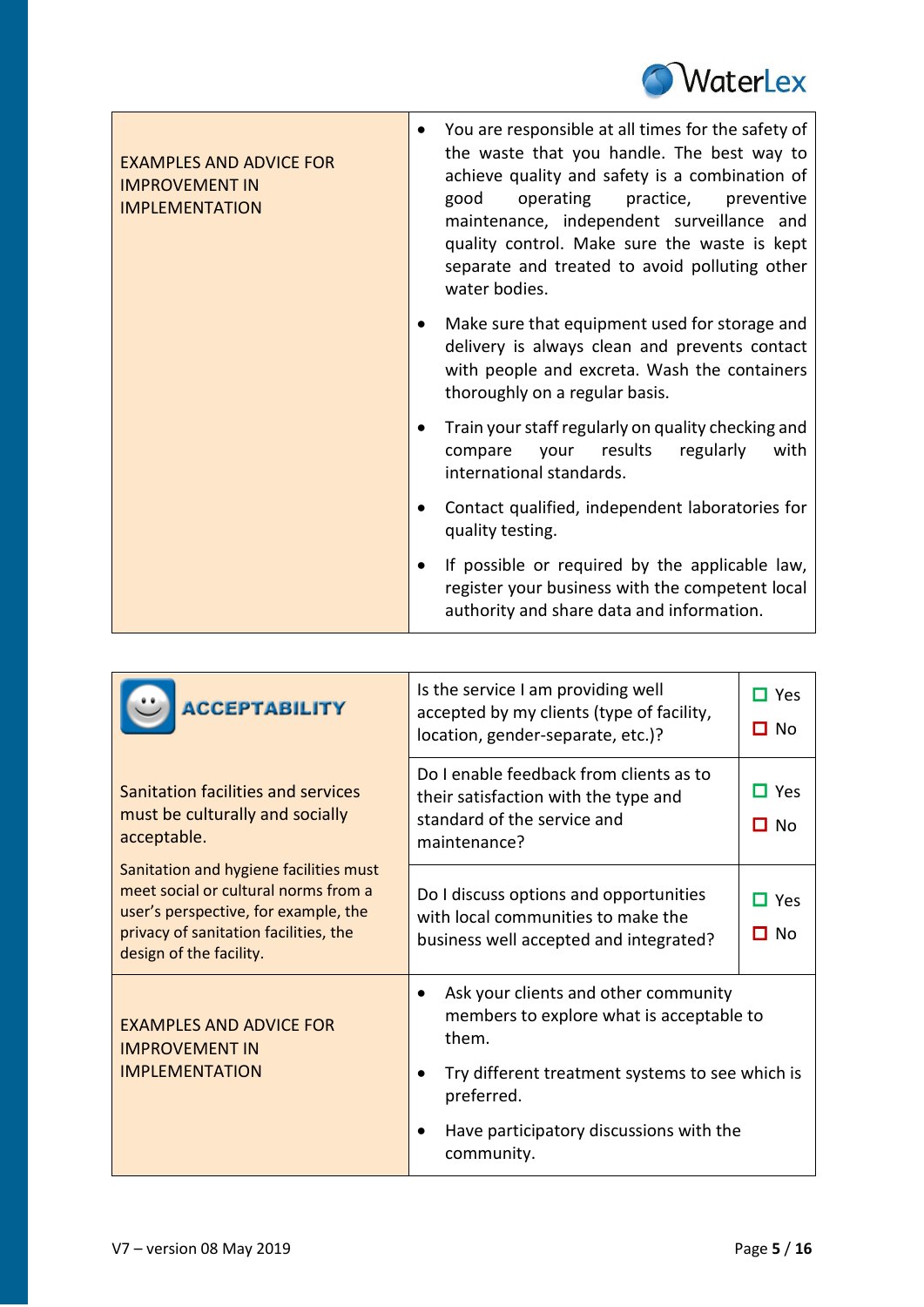

| <b>ACCESSIBILITY</b>                                                                                            | Is it physically easy to have access to the<br>toilets (no physical barriers for people to<br>access e.g. steps, long distance)? | $\Box$ Yes<br>$\Box$ No    |
|-----------------------------------------------------------------------------------------------------------------|----------------------------------------------------------------------------------------------------------------------------------|----------------------------|
|                                                                                                                 | Am I including remote communities<br>among my clients (for waste collection)?                                                    | $\Box$ Yes<br>$\Box$ No    |
| Sanitation services must be<br>accessible to everyone in the<br>household or its vicinity on a                  | Am I including school, healthcare facilities<br>and other public institutions among my<br>clients?                               | $\Box$ Yes<br>$\square$ No |
| continuous basis, as well as in<br>schools, health-care facilities and<br>other public institutions and places. | Do I have a system in place to reach out<br>to groups with special needs, such as<br>those with physical disabilities?           |                            |
| Physical security must not be<br>threatened during access to                                                    | Explain:                                                                                                                         | $\Box$ Yes                 |
| facilities, especially important for                                                                            |                                                                                                                                  | ם No                       |
| women and girls and those in<br>vulnerable situations.                                                          |                                                                                                                                  |                            |
| Menstrual hygiene treatment                                                                                     |                                                                                                                                  |                            |
| facilities need to be accessible in the<br>female toilet enclosure.<br>There is no 'improved' physical          | Do I have a system in place to ensure the<br>waiting time of my clients does not<br>exceed 30 min. in total?                     |                            |
| access when you have to leave the                                                                               | Explain:                                                                                                                         | $\Box$ Yes                 |
| house or building to access the<br>facility.                                                                    |                                                                                                                                  | □ No                       |
|                                                                                                                 |                                                                                                                                  |                            |
| <b>EXAMPLES AND ADVICE FOR</b><br><b>IMPROVEMENT IN</b>                                                         | Collect waste from remote communities by<br>truck (home delivery) or via decentralised<br>facilities.                            |                            |
| <b>IMPLEMENTATION</b>                                                                                           | Establish priority services (e.g. for the elderly,<br>pregnant women, people with disabilities etc.).                            |                            |
|                                                                                                                 | Monitor any potential difficulties for users to<br>access different locations.                                                   |                            |
|                                                                                                                 | If necessary, install specially designed facilities<br>for people with particular needs (e.g. ramps,<br>handrails etc.).         |                            |
|                                                                                                                 | The sanitation facilities have to be clean and private,<br>and sometimes different for men and for women                         |                            |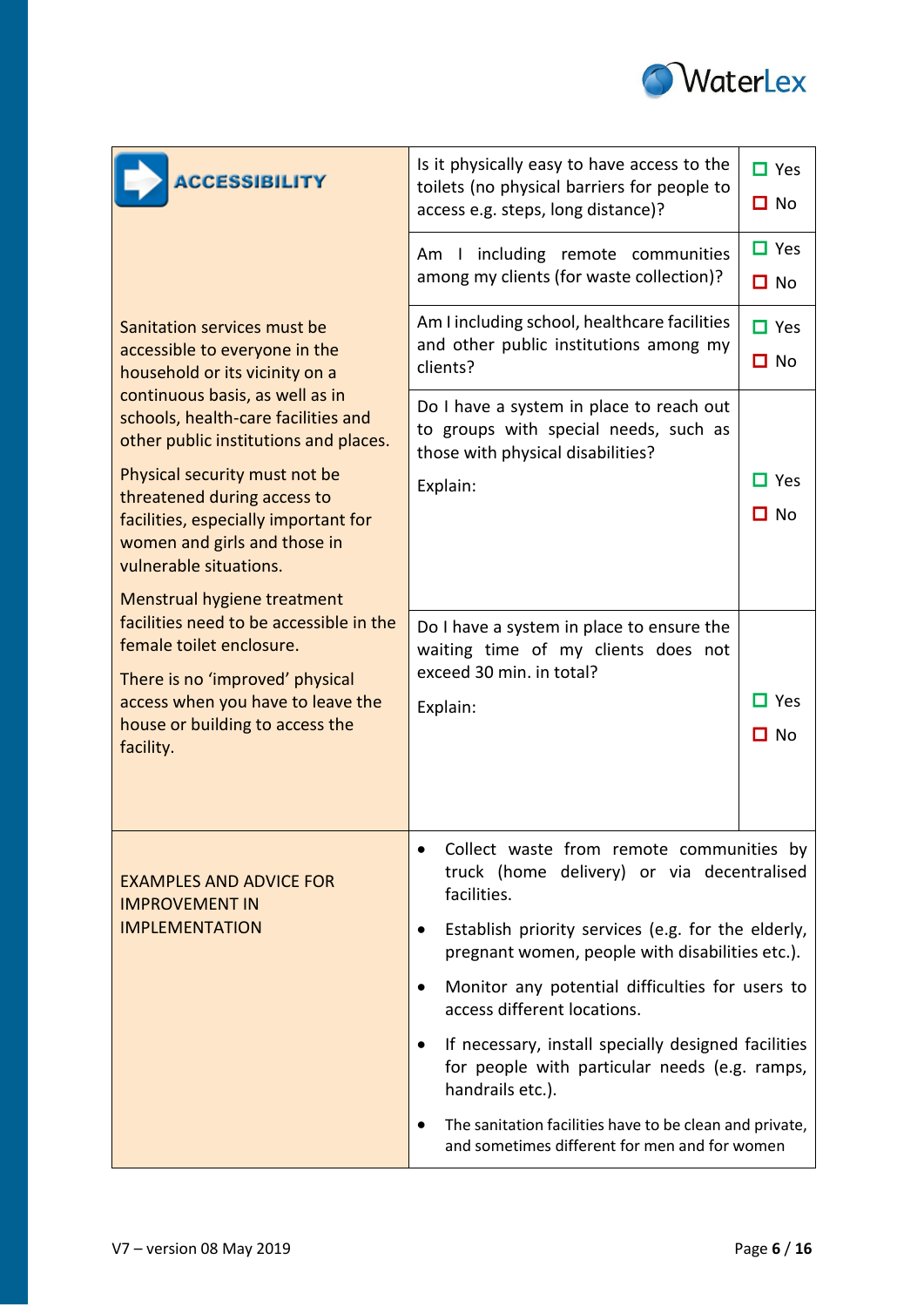

| <b>AFFORDABILITY</b>                                                                                                                                                                          | In case I have a contract with authorities<br>or with another supplier for service<br>provision, does this contract specify<br>pricing arrangements?                                                                                                                                                                                                                                                                                                                                                                                                                                               | $\Box$ Yes<br>$\Box$ No |
|-----------------------------------------------------------------------------------------------------------------------------------------------------------------------------------------------|----------------------------------------------------------------------------------------------------------------------------------------------------------------------------------------------------------------------------------------------------------------------------------------------------------------------------------------------------------------------------------------------------------------------------------------------------------------------------------------------------------------------------------------------------------------------------------------------------|-------------------------|
| <b>Access to sanitation and menstrual</b><br>hygiene facilities and services must                                                                                                             | In my opinion, is the service provided by<br>my enterprise affordable for everyone<br>(without exception)?                                                                                                                                                                                                                                                                                                                                                                                                                                                                                         | $\Box$ Yes<br>$\Box$ No |
| be done at a price that is affordable<br>for all people, without forcing them<br>to resort to other unsafe<br>alternatives.                                                                   | Do I set prices based on what families can<br>afford (versus individuals)?                                                                                                                                                                                                                                                                                                                                                                                                                                                                                                                         | $\Box$ Yes<br>$\Box$ No |
| Access to sanitation and hygiene<br>must not compromise the ability to<br>pay for other essential necessities<br>guaranteed by human rights, such as<br>food, housing and health care.        | Am I able to offer services at reduced<br>prices for the marginalised, poor and<br>vulnerable members<br>the<br>most<br>οf<br>communities where I<br>supply<br>(e.g.<br>orphans, homeless, etc.)?                                                                                                                                                                                                                                                                                                                                                                                                  | $\Box$ Yes<br>$\Box$ No |
| The fact that sanitation and hygiene<br>must be affordable does not mean<br>that it should be free, but that no<br>person can be deprived of the right<br>to sanitation for economic reasons. | Have I checked with local authorities to<br>see if there are any subsidies or grants<br>available to help me to reduce costs for<br>vulnerable people?                                                                                                                                                                                                                                                                                                                                                                                                                                             | $\Box$ Yes<br>$\Box$ No |
|                                                                                                                                                                                               | Do I have procedures in place in case my<br>clients are not able to pay so that they are<br>not left without?                                                                                                                                                                                                                                                                                                                                                                                                                                                                                      | $\Box$ Yes<br>$\Box$ No |
| <b>EXAMPLES AND ADVICE FOR</b><br><b>IMPROVEMENT IN</b><br><b>IMPLEMENTATION</b>                                                                                                              | While fixing your price, consult with the local<br>community (with the help of local partners,<br>NGOs) and with your clients to be able to<br>set an affordable price<br>Request subsidies (or other forms of<br>financial incentives/exemptions) from the<br>State to sell at a more affordable price to the<br>marginalised<br>and<br>more<br>communities.<br>Join a public sanitation service<br>development strategy and/or national pro-<br>poor development strategy, or contact the<br>Ministry in charge of sanitation affairs, to<br>establish "low income household pricing<br>scheme". | vulnerable              |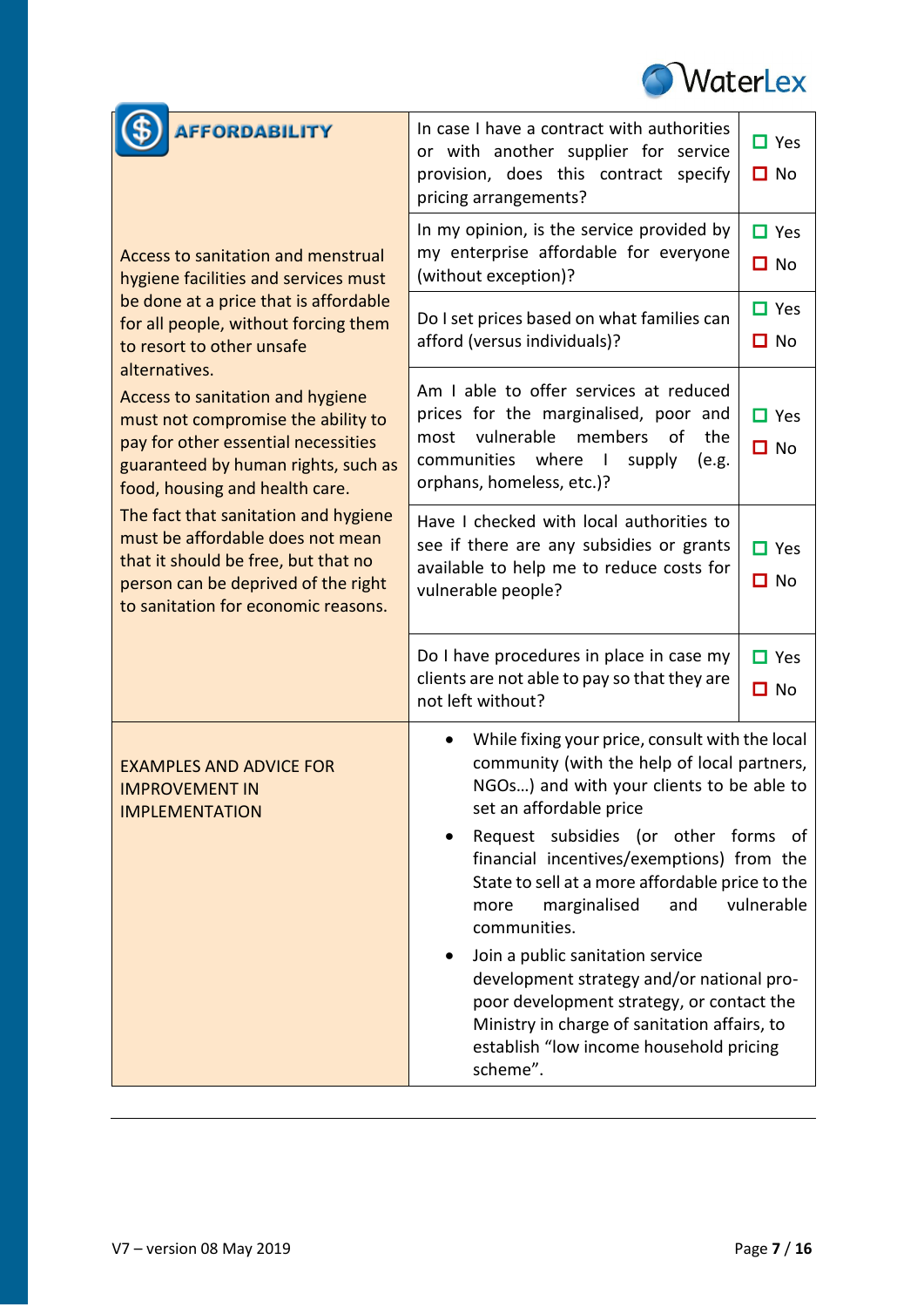

| <b>NON DISCRIMINATION</b><br>Non-discrimination is central to<br>human rights. Discrimination on<br>prohibited grounds including race,<br>colour, sex, age, language, religion,                                                                     | Do I make sanitation services available to<br>user without direct or indirect<br>the<br>distinction (based on sex, race, colour,<br>age, disability, etc.) to anybody?                                                                                                               | $\Box$ Yes<br>$\Box$ No |
|-----------------------------------------------------------------------------------------------------------------------------------------------------------------------------------------------------------------------------------------------------|--------------------------------------------------------------------------------------------------------------------------------------------------------------------------------------------------------------------------------------------------------------------------------------|-------------------------|
| political or other opinion, national or<br>social origin, property, birth, physical<br>or mental disability, health status or<br>any other civil, political, social or<br>other status must be avoided, both<br>in law and in practice. In order to | Do I ensure that people with disabilities,<br>marginalised people and people in need<br>have access to the sanitation services that<br>I am distributing?<br>How? Give examples:                                                                                                     |                         |
| address existing discrimination,<br>positive targeted measures may<br>have to be adopted. In this regard,<br>priority must be given to the most<br>marginalised and vulnerable to avoid<br>exclusion and discrimination.                            |                                                                                                                                                                                                                                                                                      | $\Box$ Yes<br>$\Box$ No |
| The human right to sanitation entitles<br>everyone without discrimination to<br>physical and affordable access to                                                                                                                                   |                                                                                                                                                                                                                                                                                      |                         |
| sanitation, in all spheres of life, which is<br>safe, hygienic, secure, socially and<br>culturally acceptable, which provides<br>for privacy and ensures dignity.                                                                                   | Do I employ a range of people from<br>different backgrounds in my organisation,<br>including gender, race, colour,<br>age,<br>disability, etc.?                                                                                                                                      | $\Box$ Yes<br>$\Box$ No |
| <b>EXAMPLES AND ADVICE FOR</b><br><b>IMPROVEMENT IN</b><br><b>IMPLEMENTATION</b>                                                                                                                                                                    | Investigate (with the help of local NGOs or other<br>$\bullet$<br>community partners) whether any segments of<br>the community are excluded from buying your<br>services due to social origins, purchase power or<br>marginalisation (such as women, poor, elderly,<br>or disabled). |                         |
|                                                                                                                                                                                                                                                     | Make sure that you don't ask any unrequired<br>$\bullet$<br>information that could be discriminatory (e.g.<br>certificate,<br>property<br>title,<br>birth<br>ownership of the land, working status, or other<br>unnecessary questions).                                              | former                  |
|                                                                                                                                                                                                                                                     | Employing people of different gender and<br>backgrounds enables a more empathetic<br>understanding of the customer needs, especially<br>in sanitation and hygiene.                                                                                                                   |                         |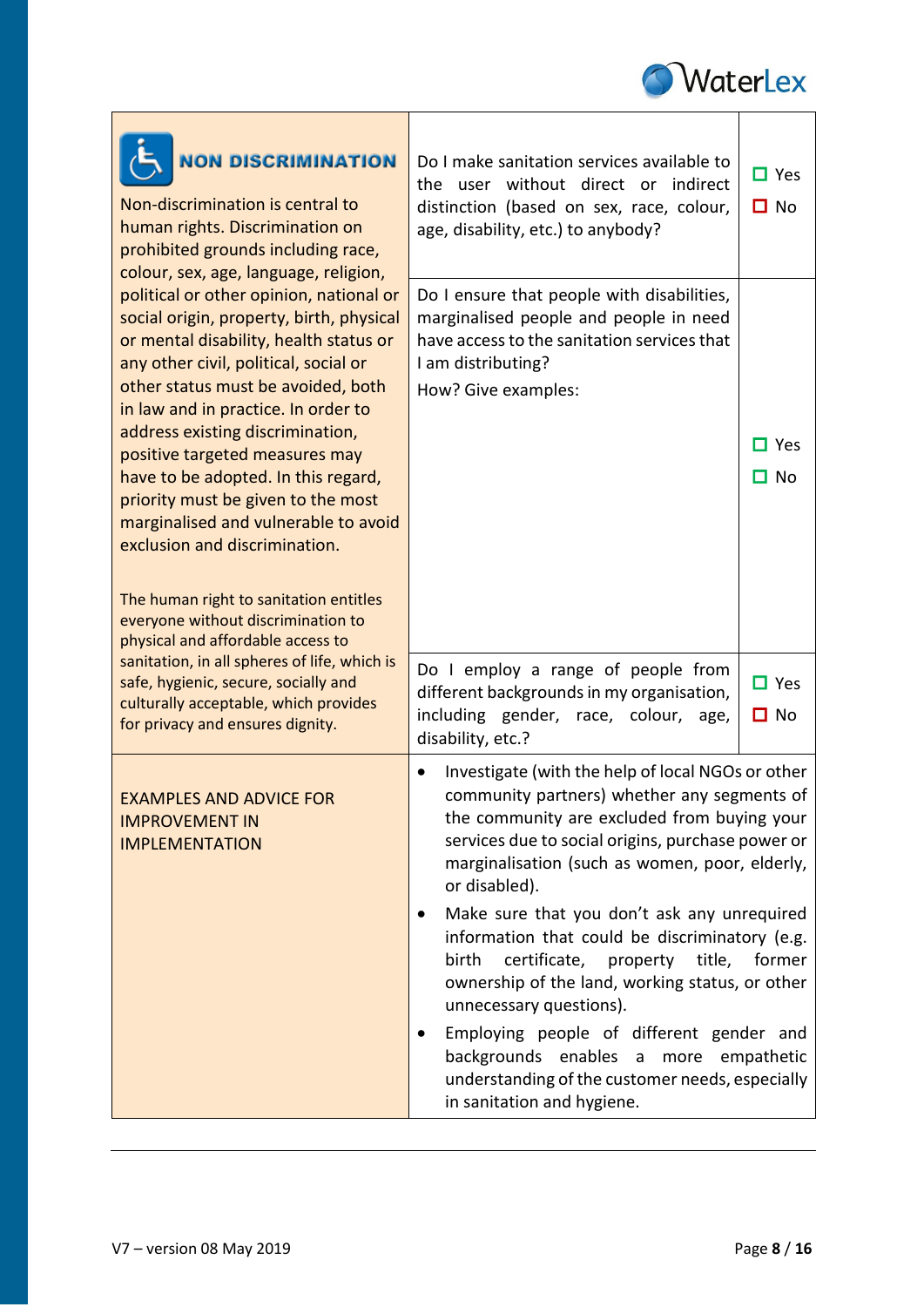

| <b>ACCESS TO INFORMATION</b><br>This includes the right to seek,<br>receive and impart information<br>concerning water issues. To reach | Am I communicating clearly and to all<br>potential clients the service and price of<br>the service I am selling, and any other<br>information that may be relevant to<br>them?                                                                                                                                                                                                                                                             | $\Box$ Yes<br>$\Box$ No    |
|-----------------------------------------------------------------------------------------------------------------------------------------|--------------------------------------------------------------------------------------------------------------------------------------------------------------------------------------------------------------------------------------------------------------------------------------------------------------------------------------------------------------------------------------------------------------------------------------------|----------------------------|
| people and actually provide<br>accessible information, multiple<br>channels of information, that                                        | Do my clients have the possibility to<br>request further information about my<br>business?                                                                                                                                                                                                                                                                                                                                                 | $\Box$ Yes<br>$\Box$ No    |
| consider cultural communication<br>preferences, have to be used.<br>Moreover, capacity development                                      | Do I provide adequate notice to my<br>clients in case of changes in the schedule<br>of delivery that could affect the regularity<br>of supply?                                                                                                                                                                                                                                                                                             | $\Box$ Yes<br>$\Box$ No    |
| and training may be required -<br>because it is only when existing<br>legislation and policies are<br>understood, they may be utilised, | Do I provide clear information with<br>respect to the opening hours of my<br>facilities?                                                                                                                                                                                                                                                                                                                                                   | $\Box$ Yes<br>$\Box$ No    |
| challenged or transformed.                                                                                                              | Do I advertise my business?                                                                                                                                                                                                                                                                                                                                                                                                                | $\Box$ Yes<br>No<br>О      |
|                                                                                                                                         | If so, do I include information about<br>service quality in the advertising?                                                                                                                                                                                                                                                                                                                                                               | $\Box$ Yes<br>$\Box$ No    |
|                                                                                                                                         | If I have relevant information that affects<br>the quality or availability of water as a<br>result of waste disposal, do I provide this<br>information<br>the<br>authorities<br>to<br>(municipality, river basin organisation,<br>the institutions contracting my business)?                                                                                                                                                               | $\Box$ Yes<br>$\Box$ No    |
|                                                                                                                                         | Is water quality data for the water that I<br>test recorded in a registry held by a public<br>authority?                                                                                                                                                                                                                                                                                                                                   | $\Box$ Yes<br>$\square$ No |
| <b>EXAMPLES AND ADVICE FOR</b><br><b>IMPROVEMENT IN</b><br><b>IMPLEMENTATION</b>                                                        | Provide an information board with essential<br>$\bullet$<br>information (quality, opening hours, price,<br>grievance mechanism etc.) visible to everybody.<br>Provide a phone or email notice service for<br>$\bullet$<br>updates.<br>Adapt your communication to the capacities and<br>special circumstances of clients (e.g. indigenous<br>or minority languages); verbal or pictograms<br>rather than written announcements in cases of |                            |
|                                                                                                                                         | illiteracy).<br>If possible or required by the applicable law,<br>register your business with the competent local<br>authority and share data and information with<br>it.                                                                                                                                                                                                                                                                  |                            |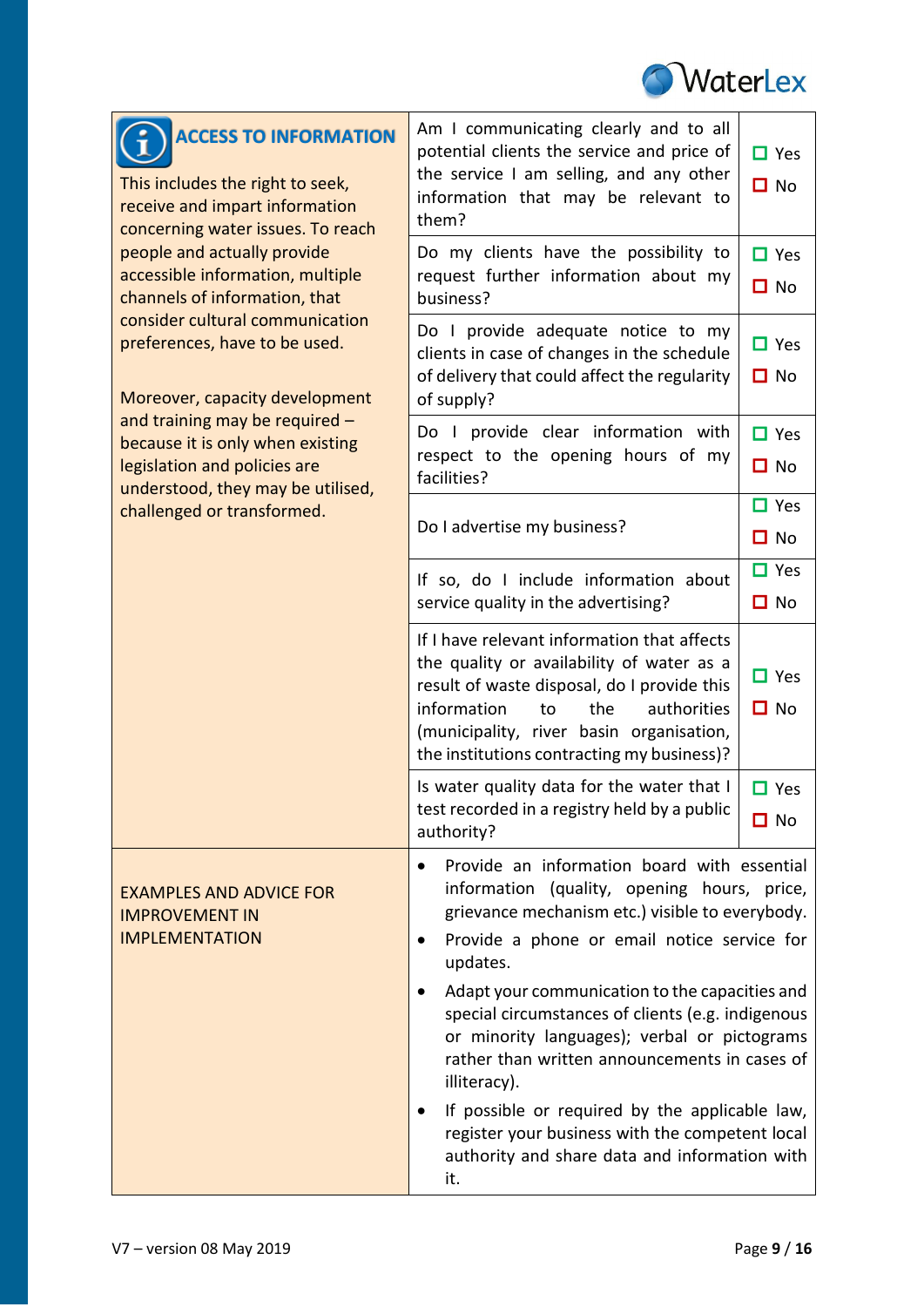

| <b>PARTICIPATION</b>                                                                                                                                                        | Does the local community have a role in<br>the development of my business?                                                                                                                                                                                                                                                                                | $\Box$ Yes<br>$\Box$ No |
|-----------------------------------------------------------------------------------------------------------------------------------------------------------------------------|-----------------------------------------------------------------------------------------------------------------------------------------------------------------------------------------------------------------------------------------------------------------------------------------------------------------------------------------------------------|-------------------------|
| Processes related to planning,<br>design, construction, maintenance<br>and monitoring of sanitation and                                                                     | Do I share with my clients the results of<br>the tests carried out on waste water and<br>how it affects local water bodies?                                                                                                                                                                                                                               | $\Box$ Yes<br>$\Box$ No |
| water services should be<br>participatory. This requires a<br>genuine opportunity to freely                                                                                 | Are my clients involved in decisions at<br>community/regional level that seek to<br>improve the quality of services?                                                                                                                                                                                                                                      | $\Box$ Yes              |
| express needs and concerns and<br>influence decisions. Also, it is crucial<br>to include representatives of all                                                             | How often?                                                                                                                                                                                                                                                                                                                                                | $\Box$ No               |
| concerned individuals, groups and<br>communities in participatory<br>processes. Poor people and<br>members of marginalized groups are<br>frequently excluded from decision- | Do my clients participate in decisions that<br>affect their access to improved sanitation<br>and hygiene services at community/river<br>basin level?                                                                                                                                                                                                      | $\Box$ Yes<br>$\Box$ No |
| making regarding water and<br>sanitation, and hence their needs<br>are seldom prioritized.<br>Community participation in the<br>planning and design of water and            | participation also<br>possible<br>for<br>Is.<br>marginalised and vulnerable<br>people<br>(including people with disabilities, use of<br>appropriate language at meetings, and<br>location accessibility)?                                                                                                                                                 |                         |
| sanitation programmes is also<br>essential to ensure that water and<br>sanitation services are relevant and<br>appropriate, and thus ultimately<br>sustainable.             | What special allowances do you make to<br>do this?                                                                                                                                                                                                                                                                                                        | $\Box$ Yes<br>∐ No      |
|                                                                                                                                                                             |                                                                                                                                                                                                                                                                                                                                                           |                         |
| <b>EXAMPLES AND ADVICE FOR</b>                                                                                                                                              | Have a suggestion box available for your<br>clients.                                                                                                                                                                                                                                                                                                      |                         |
| <b>IMPROVEMENT IN</b><br><b>IMPLEMENTATION</b>                                                                                                                              | Participate in mechanisms (together and<br>with the help of local authorities and<br>communities, NGOs) to allow your clients to<br>express their needs and concerns on<br>decisions related to sanitation and hygiene<br>services (type of facility, management of<br>water maintenance, cleanliness etc.).<br>Involve members of the local community in |                         |
|                                                                                                                                                                             | monitoring access to sanitation.                                                                                                                                                                                                                                                                                                                          |                         |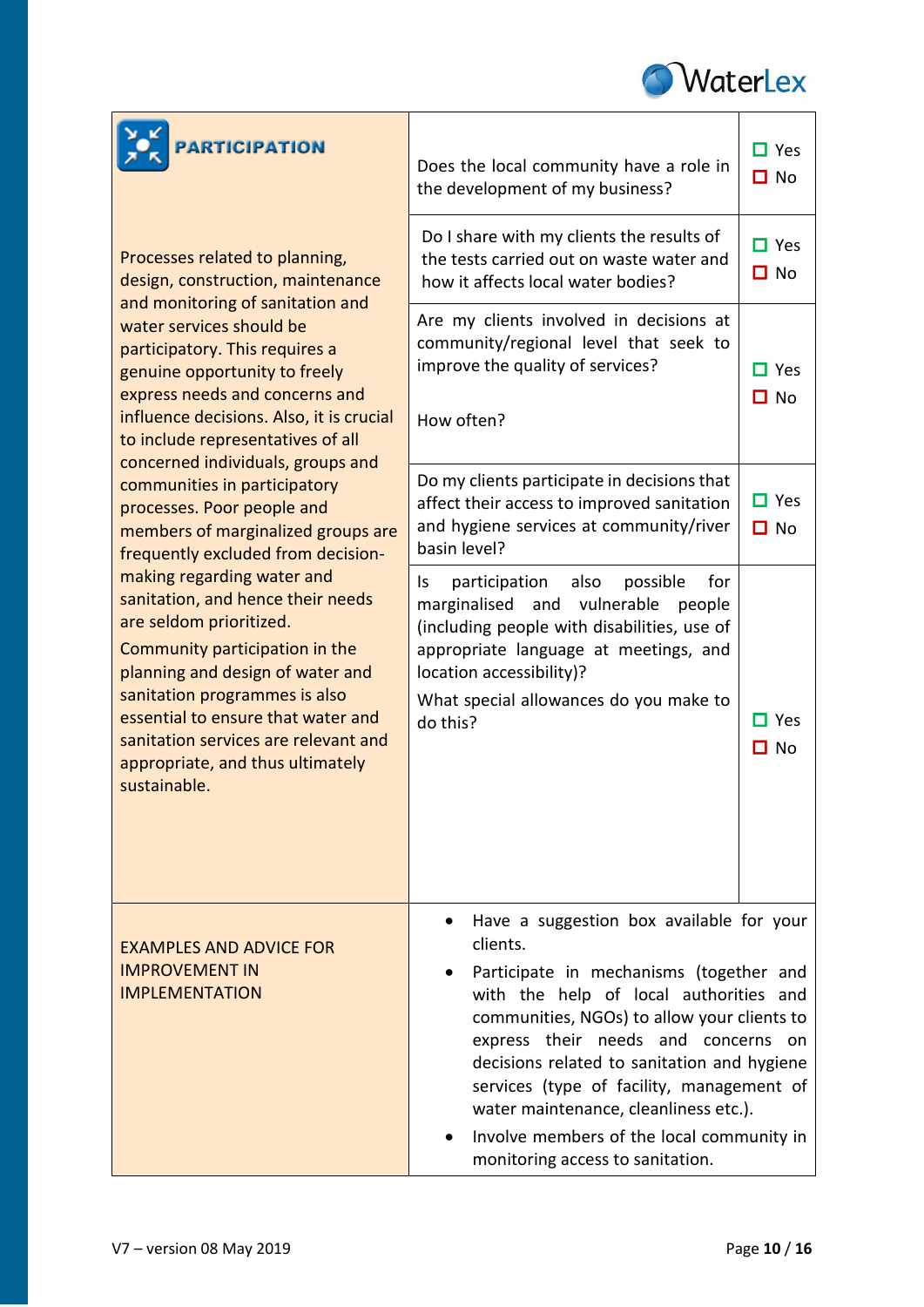

| <b>ACCOUNTABILITY</b>                                                                                                                                                                                                                                                                                                                                                                                                                                                                                   | Do my clients have the possibility to file<br>complaints about my business<br>e.g. disposal of waste safely, regularity of<br>supply, quality of the service?                                                                                                                                                                                                                                                                                                                                                                                                                                                                      | $\Box$ Yes<br>$\Box$ No    |
|---------------------------------------------------------------------------------------------------------------------------------------------------------------------------------------------------------------------------------------------------------------------------------------------------------------------------------------------------------------------------------------------------------------------------------------------------------------------------------------------------------|------------------------------------------------------------------------------------------------------------------------------------------------------------------------------------------------------------------------------------------------------------------------------------------------------------------------------------------------------------------------------------------------------------------------------------------------------------------------------------------------------------------------------------------------------------------------------------------------------------------------------------|----------------------------|
| The realization of human rights<br>requires responsive and accountable<br>institutions, a clear designation of<br>responsibilities and coordination<br>between different entities involved.<br>States should be held accountable<br>for meeting these obligations and<br>ensuring that non-State actors<br>respect them.<br>Persons or groups denied their<br><b>HRWS should have access to</b><br>effective judicial or other<br>appropriate remedies, like courts,<br>national ombudspersons or human | Do I make the complaint mechanism easy<br>to use for those with incapacities such as<br>illiteracy, language barriers, disabilities?<br>What do you do?                                                                                                                                                                                                                                                                                                                                                                                                                                                                            | $\Box$ Yes<br>$\Box$ No    |
|                                                                                                                                                                                                                                                                                                                                                                                                                                                                                                         | Are my complaint mechanisms available<br>for the public and easy to access?<br>How?                                                                                                                                                                                                                                                                                                                                                                                                                                                                                                                                                | $\Box$ Yes<br>$\Box$ No    |
| right commissions.                                                                                                                                                                                                                                                                                                                                                                                                                                                                                      | Can such complaint mechanisms enforce<br>changes in the way that I do my business?                                                                                                                                                                                                                                                                                                                                                                                                                                                                                                                                                 | $\Box$ Yes<br>$\Box$ No    |
|                                                                                                                                                                                                                                                                                                                                                                                                                                                                                                         | required to report to public<br>Am<br>$\Box$<br>authorities on how I comply with local<br>and/or national laws and regulations?                                                                                                                                                                                                                                                                                                                                                                                                                                                                                                    | $\Box$ Yes<br>$\square$ No |
| <b>EXAMPLES AND ADVICE FOR</b><br><b>IMPROVEMENT IN</b><br><b>IMPLEMENTATION</b>                                                                                                                                                                                                                                                                                                                                                                                                                        | Establish grievance mechanisms that allow your<br>clients to complain (quality of the service, safe<br>disposal, etc.) such that you can respond to the<br>complaints and concerns of your costumers.<br>Make sure that this complaint mechanism is<br>$\bullet$<br>accessible for your clients (e.g. that it is free,<br>easy to find).<br>Inform your clients about the possibility to file<br>a complaint (e.g. information board etc.).<br>Inform your clients about the possibility to<br>resort to external grievance mechanisms<br>(court, regulatory authority, National Human<br>Rights Institution or similar entities). |                            |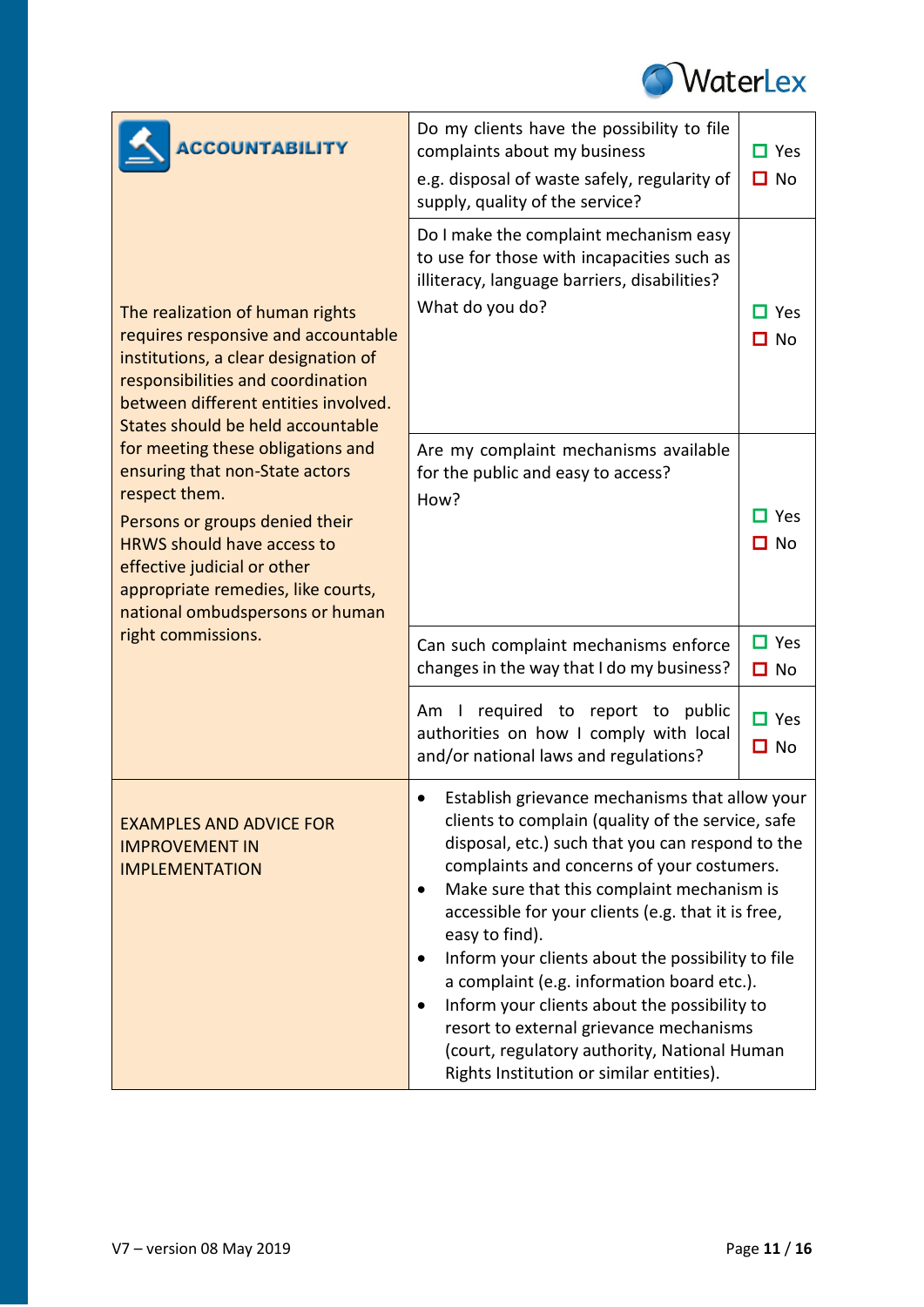

| <b>SUSTAINABILITY</b><br>The human rights obligations related<br>to sanitation have to be met in a<br>sustainable manner. This means<br>practices have to be economically, | Have I assessed the sustainability of my<br>business, including identification<br>οf<br>possible internal and external risks in the<br>following areas?<br>$\square$ Economic<br>$\Box$ Social<br>$\square$ Environmental                                                                                                                                                                                                                                                                                                                                                                                                                                                                                                                                                                                                                                             | $\Box$ Yes<br>$\Box$ No      |
|----------------------------------------------------------------------------------------------------------------------------------------------------------------------------|-----------------------------------------------------------------------------------------------------------------------------------------------------------------------------------------------------------------------------------------------------------------------------------------------------------------------------------------------------------------------------------------------------------------------------------------------------------------------------------------------------------------------------------------------------------------------------------------------------------------------------------------------------------------------------------------------------------------------------------------------------------------------------------------------------------------------------------------------------------------------|------------------------------|
| environmentally and socially<br>sustainable so that future<br>generations can enjoy the right too.                                                                         | have a mechanism to ensure<br>Do I<br>effective<br>of<br>maintenance<br>the<br>infrastructure or technology used?                                                                                                                                                                                                                                                                                                                                                                                                                                                                                                                                                                                                                                                                                                                                                     | $\Box$ Yes<br>$\Box$ No      |
| <b>Environmental factors are</b><br>paramount, to ensure that water                                                                                                        | Is my service dependent on external<br>financial support?                                                                                                                                                                                                                                                                                                                                                                                                                                                                                                                                                                                                                                                                                                                                                                                                             | $\Box$ Yes<br>$\Box$ No      |
| bodies are not contaminate by<br>untreated waste such that other                                                                                                           | Do I budget in advance for next year?                                                                                                                                                                                                                                                                                                                                                                                                                                                                                                                                                                                                                                                                                                                                                                                                                                 | $\Box$ Yes<br>$\Box$ No      |
| human rights are not negatively<br>affected (e.g. quality of drinking<br>water, health, healthy environment)                                                               | Have I explored all possibilities to obtain<br>funding<br>from<br>public<br>authorities<br>organisations?                                                                                                                                                                                                                                                                                                                                                                                                                                                                                                                                                                                                                                                                                                                                                             | $\Box$ Yes<br>$\Box$ No      |
| The achieved impact must be<br>continuous and long-lasting.                                                                                                                | Do I have any processes or checks in place<br>to make sure that I don't limit availability<br>of services?                                                                                                                                                                                                                                                                                                                                                                                                                                                                                                                                                                                                                                                                                                                                                            | □<br>$\Box$ Yes<br>$\Box$ No |
| <b>EXAMPLES AND ADVICE FOR</b><br><b>IMPROVEMENT IN</b><br><b>IMPLEMENTATION</b>                                                                                           | Make sure that you avoid water source<br>$\bullet$<br>contamination (environmental sustainability).<br>Consider changes in local circumstances (e.g.<br>$\bullet$<br>number of people) when providing services.<br>Business decisions (planning, expansion etc.)<br>$\bullet$<br>should take into account the costs of ongoing<br>operation, management and investment to<br>continued<br>functioning<br>(economic<br>ensure<br>sustainability).<br>Work together with local communities to source<br>skilled labour for your business and train your<br>staff.<br>Work together with local communities and<br>groups (with the help of local NGOs) to<br>guarantee social ownership.<br>Explore and assess all the possibilities to obtain<br>public funding from local and<br>national<br>authorities and from supranational institutions<br>(e.g. European Union). |                              |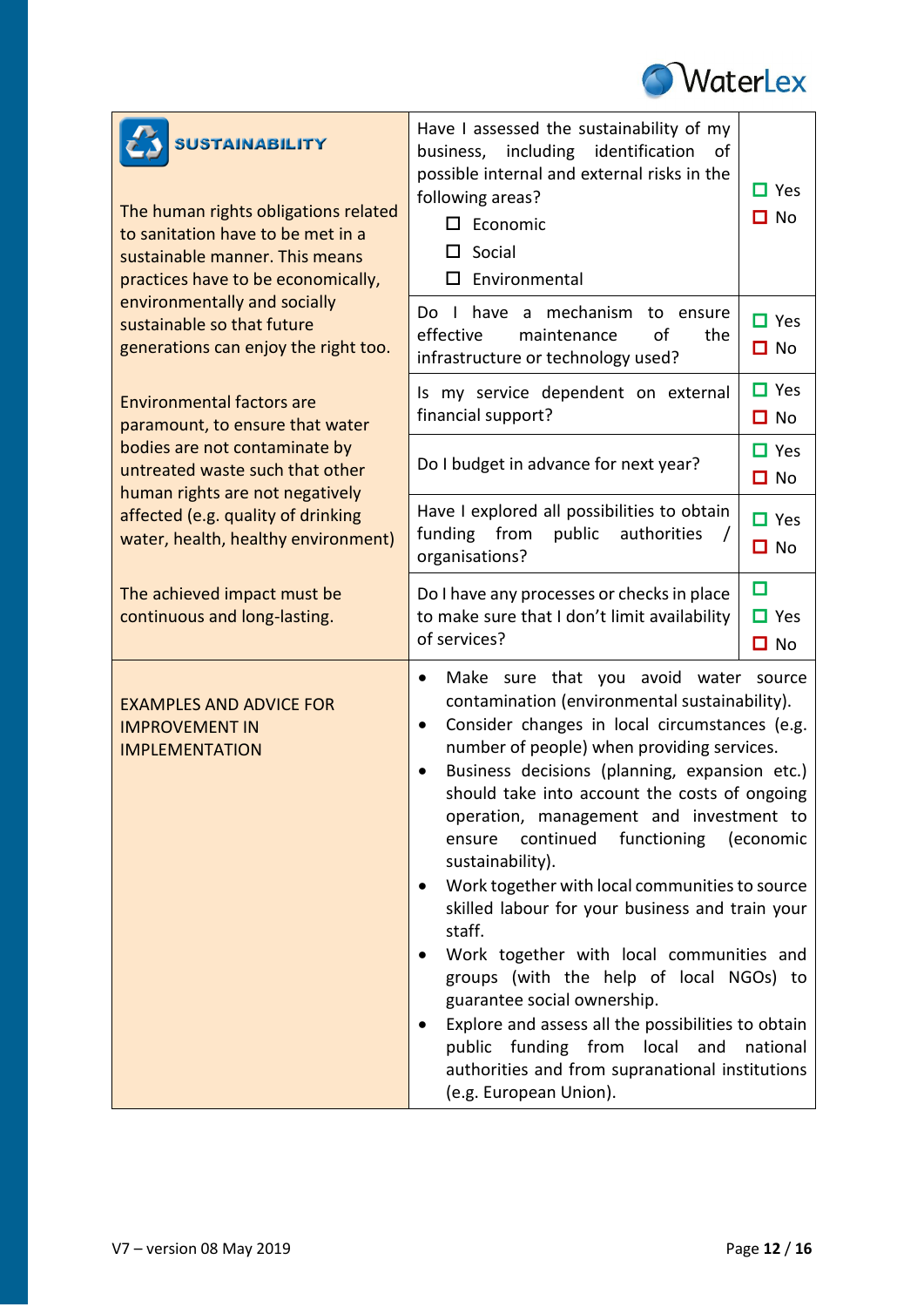

# **DECISION MAKING**

The responsibility to respect not only requires service providers to ensure that their own action does not result in human rights abuses, but also includes the avoidance of complicity, which means that they must avoid being indirectly involved in human rights abuses committed by other actors, including the State.

## **1. Human rights policy**

| <b>Inclusion in policy</b>                                                       |                                                                                                                                                                                                                                                                                                                                                                                                                                                                                                                                                           | <b>Evaluation</b>       |
|----------------------------------------------------------------------------------|-----------------------------------------------------------------------------------------------------------------------------------------------------------------------------------------------------------------------------------------------------------------------------------------------------------------------------------------------------------------------------------------------------------------------------------------------------------------------------------------------------------------------------------------------------------|-------------------------|
| In addition to<br>compliance with                                                | Does the company have a corporate<br>social<br>responsibility (CSR) policy, a code of conduct that it<br>applies to all its commercial relations and all                                                                                                                                                                                                                                                                                                                                                                                                  | $\Box$ Yes<br>$\Box$ No |
| national laws, the                                                               | geographical areas?                                                                                                                                                                                                                                                                                                                                                                                                                                                                                                                                       | $\Box$ Yes              |
| baseline responsibility                                                          | If yes, is this policy public?                                                                                                                                                                                                                                                                                                                                                                                                                                                                                                                            | $\Box$ No               |
| of companies is to<br>respect human rights.                                      | If the answer to the first question is yes, which<br>human rights are especially mentioned in this<br>policy? See below list.                                                                                                                                                                                                                                                                                                                                                                                                                             |                         |
| To this end, companies<br>should adopt a human<br>rights policy.                 | Human rights to water and sanitation                                                                                                                                                                                                                                                                                                                                                                                                                                                                                                                      | $\Box$ Yes<br>$\Box$ No |
|                                                                                  | Human right to food                                                                                                                                                                                                                                                                                                                                                                                                                                                                                                                                       | $\Box$ Yes<br>$\Box$ No |
|                                                                                  | Labour rights                                                                                                                                                                                                                                                                                                                                                                                                                                                                                                                                             | $\Box$ Yes<br>$\Box$ No |
|                                                                                  | Human right to a healthy environment                                                                                                                                                                                                                                                                                                                                                                                                                                                                                                                      | $\Box$ Yes<br>$\Box$ No |
|                                                                                  | Does the policy apply to all commercial relations?                                                                                                                                                                                                                                                                                                                                                                                                                                                                                                        |                         |
| <b>EXAMPLES AND ADVICE</b><br><b>FOR IMPROVEMENT IN</b><br><b>IMPLEMENTATION</b> | Establish a code of conduct that mentions that your business<br>$\bullet$<br>respects human rights and expects your business partners to<br>do so.<br>Include the respect for the human rights to water and<br>$\bullet$<br>sanitation.<br>CSR is mainly addressed to large corporations. However, it<br>$\bullet$<br>could benefit your business as it may be a way to compete<br>against bigger commercial entities. Showing that you give<br>back to your community may help you to foster the<br>relationship with your customers and to retain them. |                         |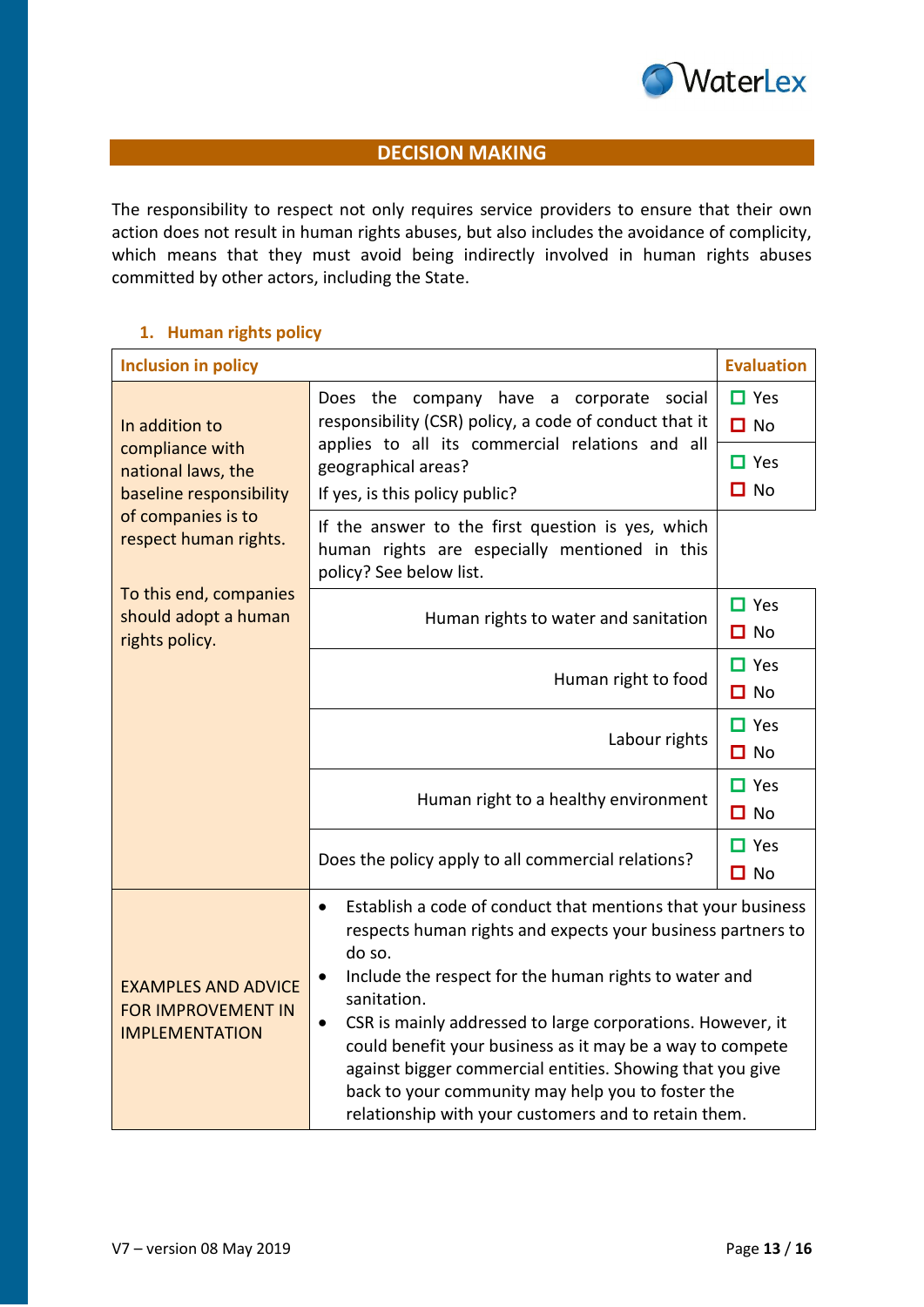

| Process of negotiation, bidding and tendering                                                                                                                                                                                                                                                       |                                                                                                                                                                                                     |                         |
|-----------------------------------------------------------------------------------------------------------------------------------------------------------------------------------------------------------------------------------------------------------------------------------------------------|-----------------------------------------------------------------------------------------------------------------------------------------------------------------------------------------------------|-------------------------|
| Any instrument<br>delegating service<br>provision to private<br>enterprises must meet<br>human rights<br>standards. The<br>tendering, bidding and<br>contract negotiations<br>must be transparent,<br>democratic. Service<br>providers are expected<br>to exercise due<br>diligence in this regard. | If you concluded an agreement with the State (state<br>authority, local authorities, state owned company)<br>on delegating the provision of services, would you<br>qualify the process as           |                         |
|                                                                                                                                                                                                                                                                                                     | Democratic?                                                                                                                                                                                         | $\Box$ Yes<br>$\Box$ No |
|                                                                                                                                                                                                                                                                                                     | Transparent?                                                                                                                                                                                        | $\Box$ Yes<br>$\Box$ No |
|                                                                                                                                                                                                                                                                                                     | Participatory?                                                                                                                                                                                      | $\Box$ Yes<br>$\Box$ No |
|                                                                                                                                                                                                                                                                                                     | During the negotiation process, did you receive<br>adequate and sufficient information concerning the<br>process, your obligations and the requirements to<br>meet the obligations in the contract? | $\Box$ Yes<br>$\Box$ No |
|                                                                                                                                                                                                                                                                                                     | Are the terms of reference of service delegation<br>available to the public?                                                                                                                        | $\Box$ Yes<br>$\Box$ No |
| <b>EXAMPLES AND</b><br><b>ADVICE FOR</b><br><b>IMPROVEMENT IN</b><br><b>IMPLEMENTATION</b>                                                                                                                                                                                                          | Team up with local NGOs and ask local community members<br>if the contract negotiation process was transparent and if<br>they could participate in the process.                                     |                         |

# **2. Democratic, participatory and transparent processes**

# **3. Delegation of Services from the State**

| Content of the contract on delegating service provision                                                                                                                                                                    |                                                                                                                                                          | <b>Evaluation</b>          |
|----------------------------------------------------------------------------------------------------------------------------------------------------------------------------------------------------------------------------|----------------------------------------------------------------------------------------------------------------------------------------------------------|----------------------------|
| Private enterprises must<br>exercise due diligence,<br>to become aware of,<br>prevent and address<br>adverse impacts on<br>human rights.<br>Service providers shall<br>ensure that the water<br>they sell is safe quality, | If you concluded a contract with the State (national authority,<br>local authorities, state owned company) on delegating services,<br>does the contract: |                            |
|                                                                                                                                                                                                                            | Define the responsibilities?                                                                                                                             | $\Box$ Yes<br>$\Box$ No    |
|                                                                                                                                                                                                                            | Allocate risks?                                                                                                                                          | $\Box$ Yes<br>$\square$ No |
|                                                                                                                                                                                                                            | Set delivery targets?                                                                                                                                    | $\Box$ Yes<br>Nο           |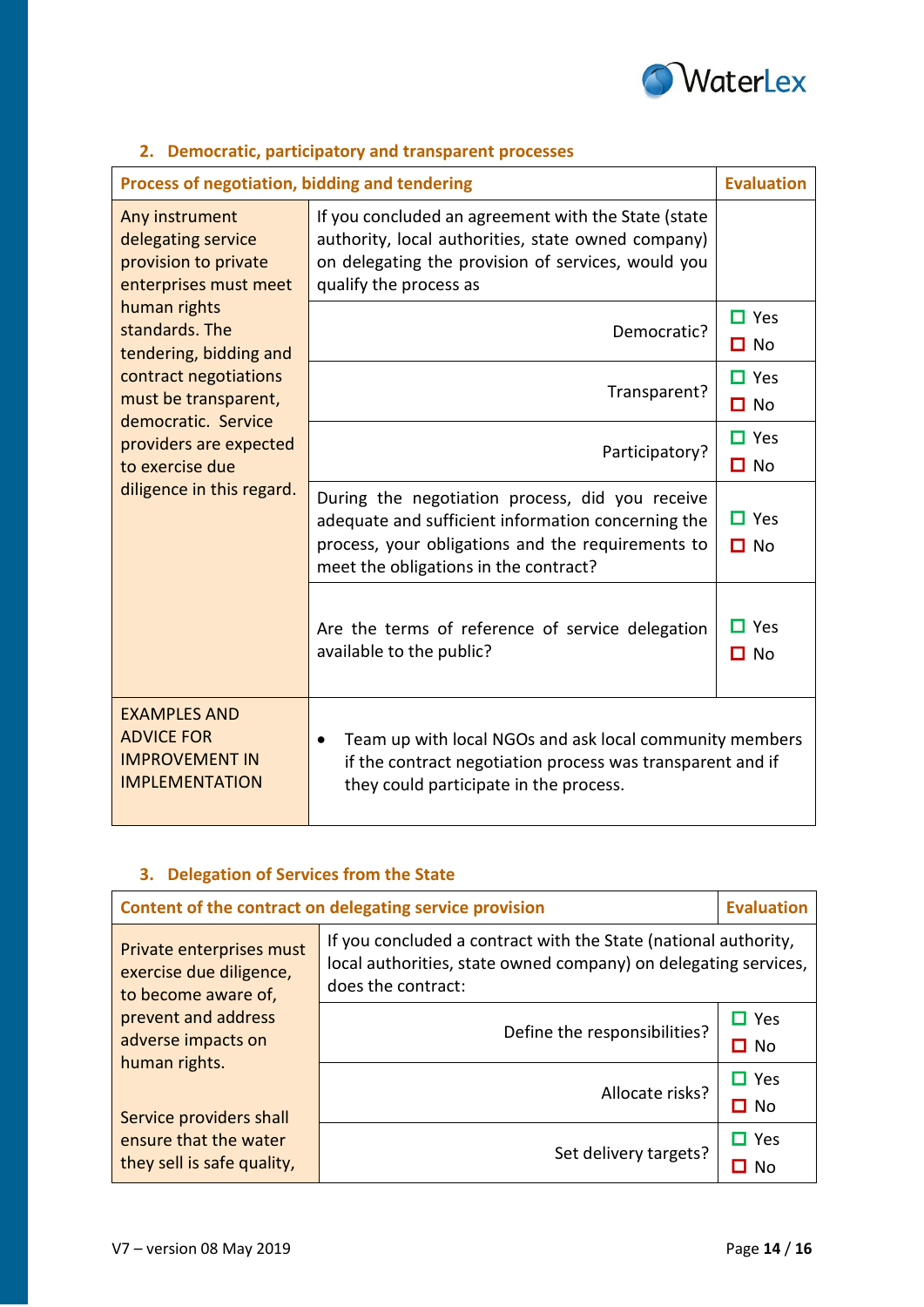

| ensure regularity of<br>supply, not discriminate<br>in their operations,<br>adopt fair and<br>transparent procedures<br>etc. | Set coverage targets?                                                                                                                                                                                                                                                                                                                                                                                                                                                                                                                               | $\Box$ Yes<br>$\Box$ No |
|------------------------------------------------------------------------------------------------------------------------------|-----------------------------------------------------------------------------------------------------------------------------------------------------------------------------------------------------------------------------------------------------------------------------------------------------------------------------------------------------------------------------------------------------------------------------------------------------------------------------------------------------------------------------------------------------|-------------------------|
|                                                                                                                              | Does this contract specify process in case of non-<br>compliance?                                                                                                                                                                                                                                                                                                                                                                                                                                                                                   | $\Box$ Yes<br>$\Box$ No |
|                                                                                                                              | Do you benefit from subsidies or any other similar<br>instruments to ensure cost recovery?                                                                                                                                                                                                                                                                                                                                                                                                                                                          | $\Box$ Yes<br>$\Box$ No |
|                                                                                                                              | Do you have the possibility to set the geographical<br>coverage of your service provision according to the<br>contract?                                                                                                                                                                                                                                                                                                                                                                                                                             | $\Box$ Yes<br>$\Box$ No |
|                                                                                                                              | Does the contract confer exclusivity in service<br>provision in terms of certain geographical coverage<br>or certain parts of the community?                                                                                                                                                                                                                                                                                                                                                                                                        | $\Box$ Yes<br>$\Box$ No |
|                                                                                                                              | Does the contract require you to provide services<br>to previously unserved or underserved areas?                                                                                                                                                                                                                                                                                                                                                                                                                                                   | $\Box$ Yes<br>$\Box$ No |
|                                                                                                                              | Does the contract prevent you from providing<br>services to slums or to other similar places?                                                                                                                                                                                                                                                                                                                                                                                                                                                       | $\Box$ Yes<br>$\Box$ No |
|                                                                                                                              | Does the contract set forth an obligation to<br>prioritise certain neighbourhoods in the provision<br>of services?                                                                                                                                                                                                                                                                                                                                                                                                                                  | $\Box$ Yes<br>$\Box$ No |
| <b>EXAMPLES AND ADVICE</b><br><b>FOR IMPROVEMENT IN</b><br><b>IMPLEMENTATION</b>                                             | Consider the human rights implications of your contract<br>п<br>of service provision and engage proactively with the<br>State authorities to ensure that you are not<br>contributing indirectly to human rights abuses (e.g.<br>make suggestions on how to ensure that services are<br>affordable also to the poorest, offer flexible payment<br>schemes to adapt to the need of the poor etc.).<br>In case you are aware of any human rights violations,<br>٠<br>proactively engage with relevant authorities to address<br>human rights concerns. |                         |